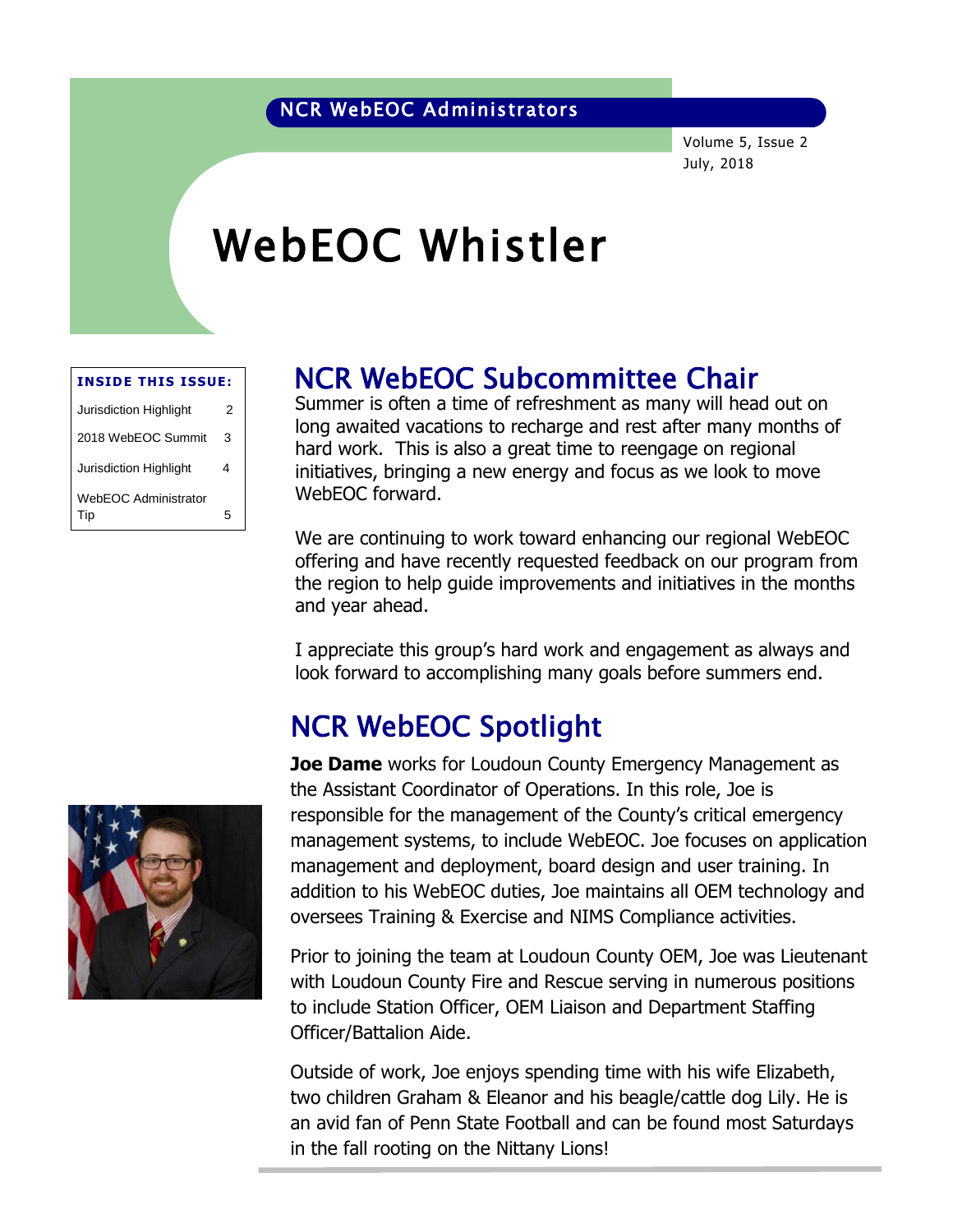### Loudoun Looking to Leverage New Technology Enhancements by Jeff Fletcher

EMERGENCY<br>MANAGEMENT

Over the past year or so, WebEOC has released a number of enhancements that take advantage of reliable, proven technologies. Among them are the Esri ArcGIS Extension and the ability to utilize additional Application Programming Interface (API) processes. While both of these are a little intimidating to embrace and use, Loudoun has discovered that, with the help of Chip, Joan, and Christian, it's worth the effort.

We are currently exploring the many uses of the ArcGIS extension in an effort to use WebEOC data to populate the highly interactive and graphic Esri Mapping platform. The extension will allow us to promote the information to systems outside of the WebEOC universe including other applications and public-facing websites. The idea here is to manage our Shelter Board as we normally would but have the ability to control and send useful information to the public via Loudoun's website.

Because of the availability of the Representational State Transfer (REST) API we are currently developing a Special Events board that will be used to manage and track Loudoun's Special Events from beginning to conclusion. The plan is to integrate with the County's website where citizens and event organizers go to complete an online form that is submitted for review of their event. That form will become the basis for the record in WebEOC. Our Special Events Coordinator will then manage and track the event and all the planning that goes along with it. He will have the ability to distribute notes from WebEOC out to his committee and automate a Briefing Sheet that has wide distribution to notify public safety officials of upcoming events. We will also have a page on our website that will allow the public to view on-going or imminent events on a calendar or list.

So the message is don't be afraid to invest some time in these technologies. If you'd like to know more about what we're doing please contact [jeff.fletcher@loudoun.gov](mailto:jeff.fletcher@loudoun.gov) or [Joseph.Dame@loudoun.gov](mailto:Joseph.Dame@loudoun.gov)



The next face-to-face WebEOC Administrators meeting is **Tuesday, August 14th**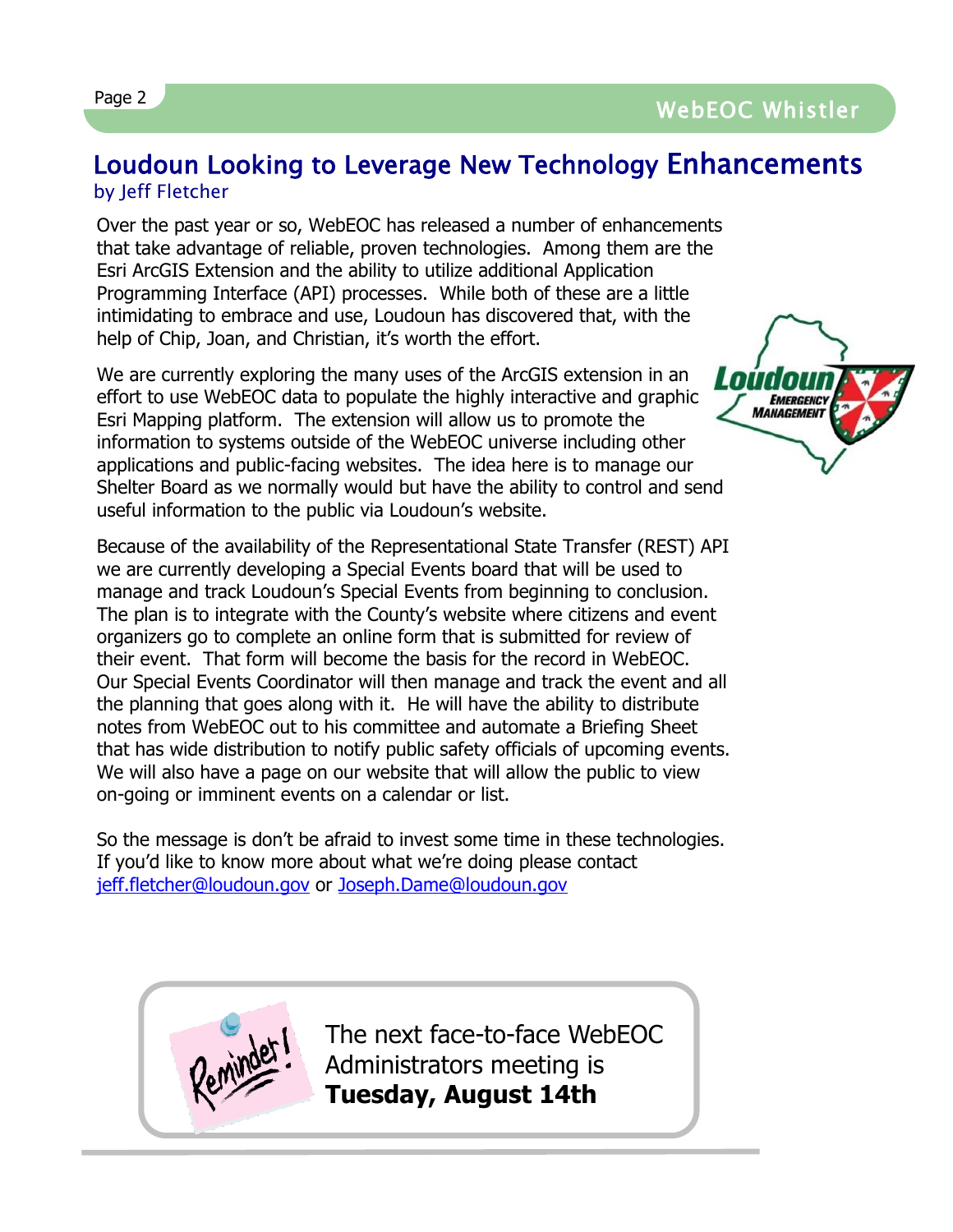## WebEOC Whistler Page 3 WebEOC Whistler

#### Juvare 2018 WebEOC Summit

The NCR was well represented at the 2018 Juvare (formerly Intermedix) WebEOC Summit in May. The anticipated opening presentation by Robert Watson, CEO and President of Juvare acknowledged some gaps in the product and offered assurances to the WebEOC community that Juvare is committed to strengthening its industryleading emergency management solutions and will strive to make improvements with its product line.

The WebEOC Summit again extended opportunities to expand general knowledge of **JUVARE** the WebEOC product and plug-ins and to network and build relationships among the WebEOC community. The offered sessions that demonstrated how WebEOC is being used sparked ideas on additional ways to leverage WebEOC to capture and report information whether for daily use or incident specific usage.

> To many the partnership with ESRI with the mapping component within WebEOC was intriguing and a highlight of things to come. Many appreciated the opportunity to have face-to-face discussions throughout the Summit with members from the product development team to address needs.

The three speakers from within the NCR were a great line up on the second day of presentations. Each session was well attended, generated conversations from other attendees, and resulted in several follow up requests for information as well as requests to receive copy of some of the boards presented.

Multiple comments were received on how well the NCR is utilizing WebEOC. A number of NCR attendees participated in a brainstorming session of WebEOC Administrators throughout the country to share input on what would be helpful to administrators and developers for the future of the product. Finally a private meeting with our region's recently assigned Juvare Client Services Manager was held to address concerns and build a strong working relationship.

The opportunity to attend and participate in this event continues to be a benefit to all who can attend.



*If you have any content ideas or future information you would like to see included in this newsletter, please email support@ncrwebeoc.com*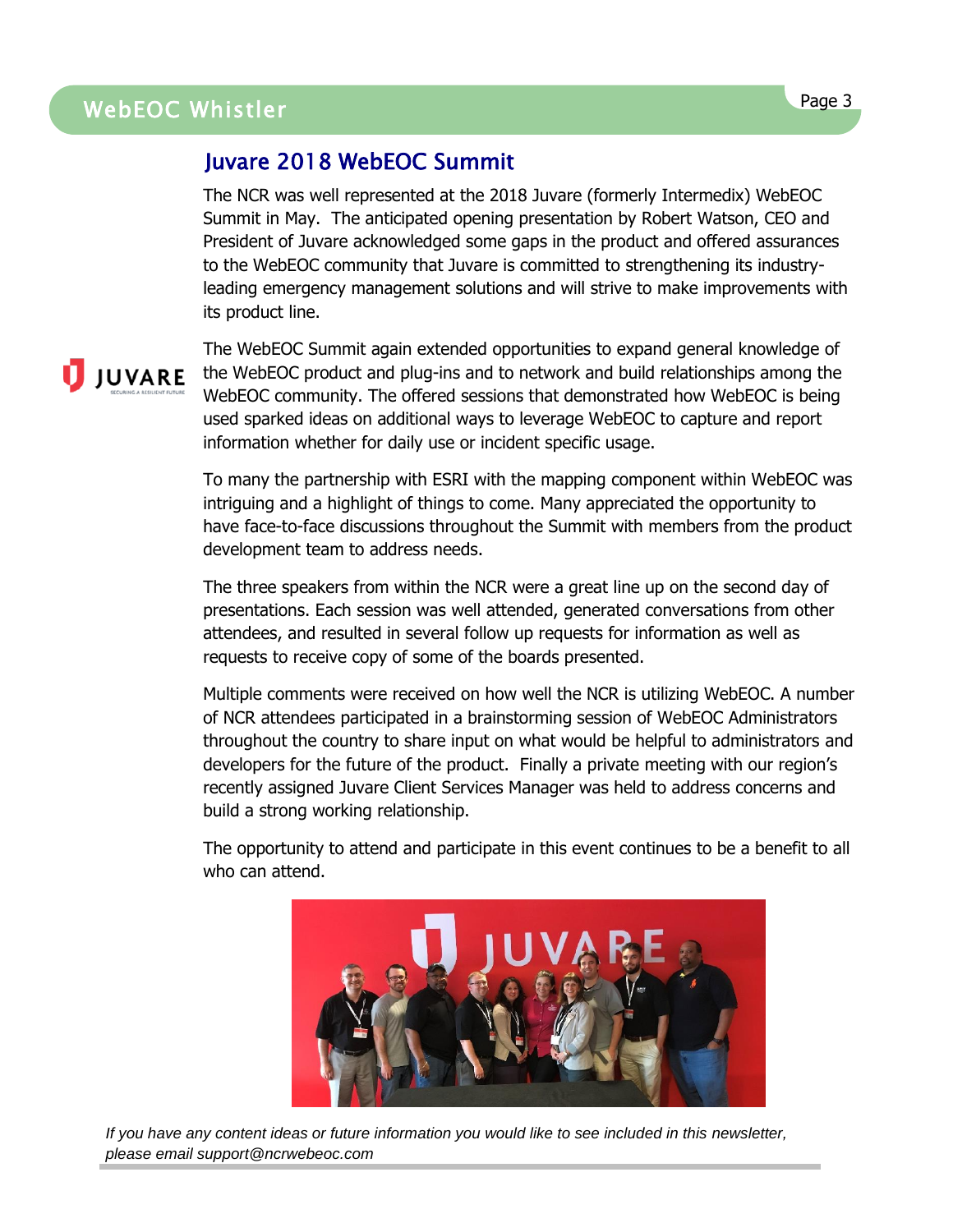#### Page 4 and the contract of the contract of the contract of the contract of the contract of the contract of the contract of the contract of the contract of the contract of the contract of the contract of the contract of the WebEOC Whistler

## Daily use boards in Fairfax County by Paul Lupe

Fairfax County has been recently focusing on updating and enhancing a number of processes that are utilized daily with the Office of Emergency Management through the very flexible WebEOC platform. While evaluating our needs, and looking at development we also took some time to review the board catalog on ncrwebeoc.com and discussed some projects with our regional partners to borrow from their board use and experiences.

We are working on transitioning our asset and disposable inventory tracking into a new WebEOC board developed to replace an existing third party system we use today, eliminating the additional cost and we "borrowed" the Duty Officer Activity Log board from Loudoun County, modifying it slightly to fit our needs for tracking activity and reporting metrics to leadership on our duty officer program. We have also worked on developing a fleet management board tracking vehicle checks and maintenance, and we are looking at potentially developing our emergency operations center checklists into a WebEOC board.



It is always great to come up with a concept or process for WebEOC use and then find a board already out there in the NCR that you can use to adapt to your needs. This has been a great asset to us!

#### Preparedness Quote

**"When you are designing your plan, think not in terms of what you need to do, think in term of what you need to achieve."**

― [T. Jay Taylor](https://www.goodreads.com/author/show/17034525.T_Jay_Taylor)

#### NCR Emergency Management Technology Summit

After much thought and consideration, the NCR WebEOC Administrators subcommittee decided to not hold the NCR Mid-Atlantic WebEOC Summit this fall. Many circumstances have led to this decision, but the group looks forward to planning an offering for 2019 that continues to encourage collaboration and sharing among the WebEOC community.

If you are interested in joining the 2019 Summit Planning Committee, please send an email to [Paul.Lupe@fairfaxcounty.gov.](mailto:Paul.lupe@fairfaxcounty.gov)



#### **NCR WebEOC Support Team Reminder**

**Even if a user group is only accessing Incident Independent boards, they still need to be assigned to an incident.**

L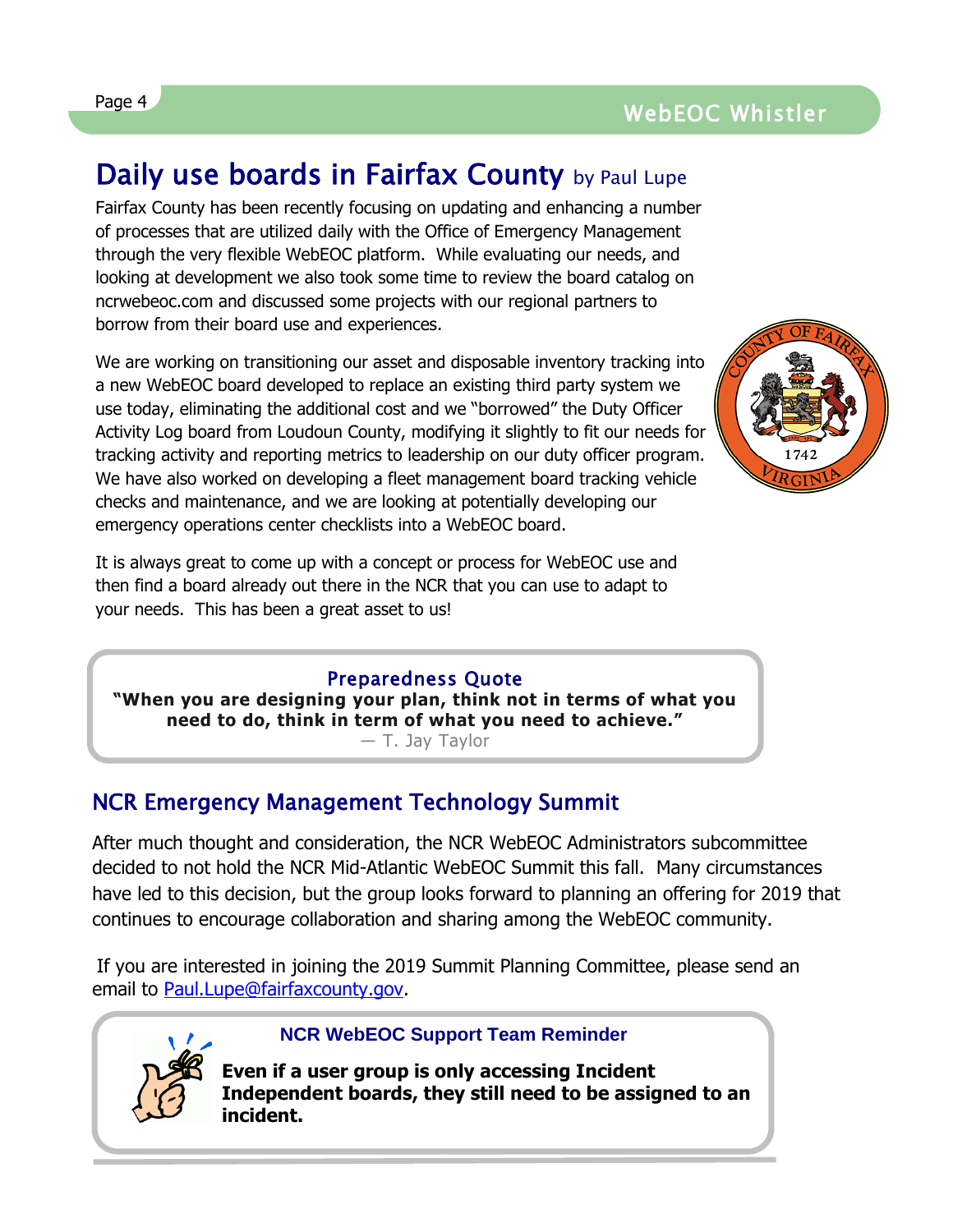

## **Reviewing the Audit Log**

While the audit log only displays specific administrative audit log events, you can leverage this information when trouble shooting or information gathering. You can use the various filter options at the top to narrow your search. The information captured is when the event took place, the user name, the user's position at the time, the incident logged into at the time and the activity that took place. The ability to export the information or clear the log can be found under the Actions dropdown. Note: Before clearing your audit log, it is recommended that you export and save the information just in case the information is needed at a later time.

| <b>Audit Log</b>         |                  |                                  |                    |                                         | Actions $\star$ |
|--------------------------|------------------|----------------------------------|--------------------|-----------------------------------------|-----------------|
|                          |                  |                                  |                    |                                         |                 |
| User                     |                  |                                  | Message:           |                                         |                 |
| Position                 |                  |                                  | Incident           |                                         |                 |
| Date Range<br>mm/dd/yyyy | mm/dd/yyyy<br>to |                                  | Clear<br>Apply     |                                         |                 |
| 451 - 465 of 15907       |                  |                                  |                    |                                         |                 |
| Date $\oplus$            | User $\hat{=}$   | Position $\hat{=}$               | Incident $\hat{=}$ | Message: <sup>A</sup>                   |                 |
| 04/13/2016 10:58:49      | Joan E. Koss     | 2016 April<br>Admin Meeting      | Training - 2016    | Group Updated: 2016 April Admin Meeting |                 |
| 04/04/2016 15:51:27      | Joan E. Koss     | WebEOC Admin Training - 2016     |                    | Group Updated: 2016 April Admin Meeting |                 |
| 04/04/2016 15:52:02      | Joan E. Koss     | WebEOC Admin Training - 2016     |                    | Group Updated: 2016 April Admin Meeting |                 |
| 01/25/2018 11:57:10      | Joan E. Koss     | WebEOC Admin Training - 2018     |                    | Group Updated: 8-4 test group           |                 |
| 01/25/2018 11:58:46      | Joan E. Koss     | WebEOC Admin Training - 2018     |                    | Group Updated: 8-4 test group           |                 |
| 01/10/2018 14:06:06      | Ciprian Sufitchi | WebEOC Admin Training - 2018     |                    | Group Updated: Alexandria               |                 |
| 10/30/2015 10:35:08      | Joan E. Koss     | Alexandria                       | Training - 2015    | Group Updated: Alexandria               |                 |
| 10/30/2015 10:36:04      | Joan E. Koss     | Arlington County Training - 2015 |                    | Group Updated: Arlington County         |                 |
| 10/30/2015 10:36:42      | Joan E. Koss     | Arlington County Training - 2015 |                    | Group Updated: Arlington County         |                 |
| 12/05/2017 17:00:19      | Ciprian Sufitchi | WebEOC Admin Training - 2017     |                    | Group Updated: Arlington County         |                 |
| 03/29/2017 11:54:42      | Joan E. Koss     | <b>NIMS</b>                      | Training - 2017    | Group Updated: City of Fairfax          |                 |
| 10/07/2015 12:03:09      | Joan E. Koss     | WebEOC Admin Training - 2015     |                    | Group Updated: City of Fairfax          |                 |
| 01/27/2016 17:05:56      | Joan E. Koss     | WebEOC Admin Training - 2016     |                    | Group Updated: City of Fairfax          |                 |
| 03/03/2016 13:07:25      | Ciprian Sufitchi | WebEOC Admin Training - 2016     |                    | Group Updated: City of Fairfax          |                 |
| 04/13/2018 15:05:17      | Ciprian Sufitchi | WebEOC Admin Training - 2018     |                    | Group Updated: City of Fairfax          |                 |
|                          | 31<br>«          | 34<br>35<br>32<br>33             | 36<br>37<br>38     | 39<br>40<br>D<br>$\sim$ $\sim$          |                 |

No documentation was found that indicates the categories for the messages being captured; however, below is a derived list from reviewing a sample system:

Account Locked: (user name) Admin Profile Updated: (profile name) Archive Deleted: (incident name) Audit Log Cleared Board Created: (board name) Board Deleted: (board name)